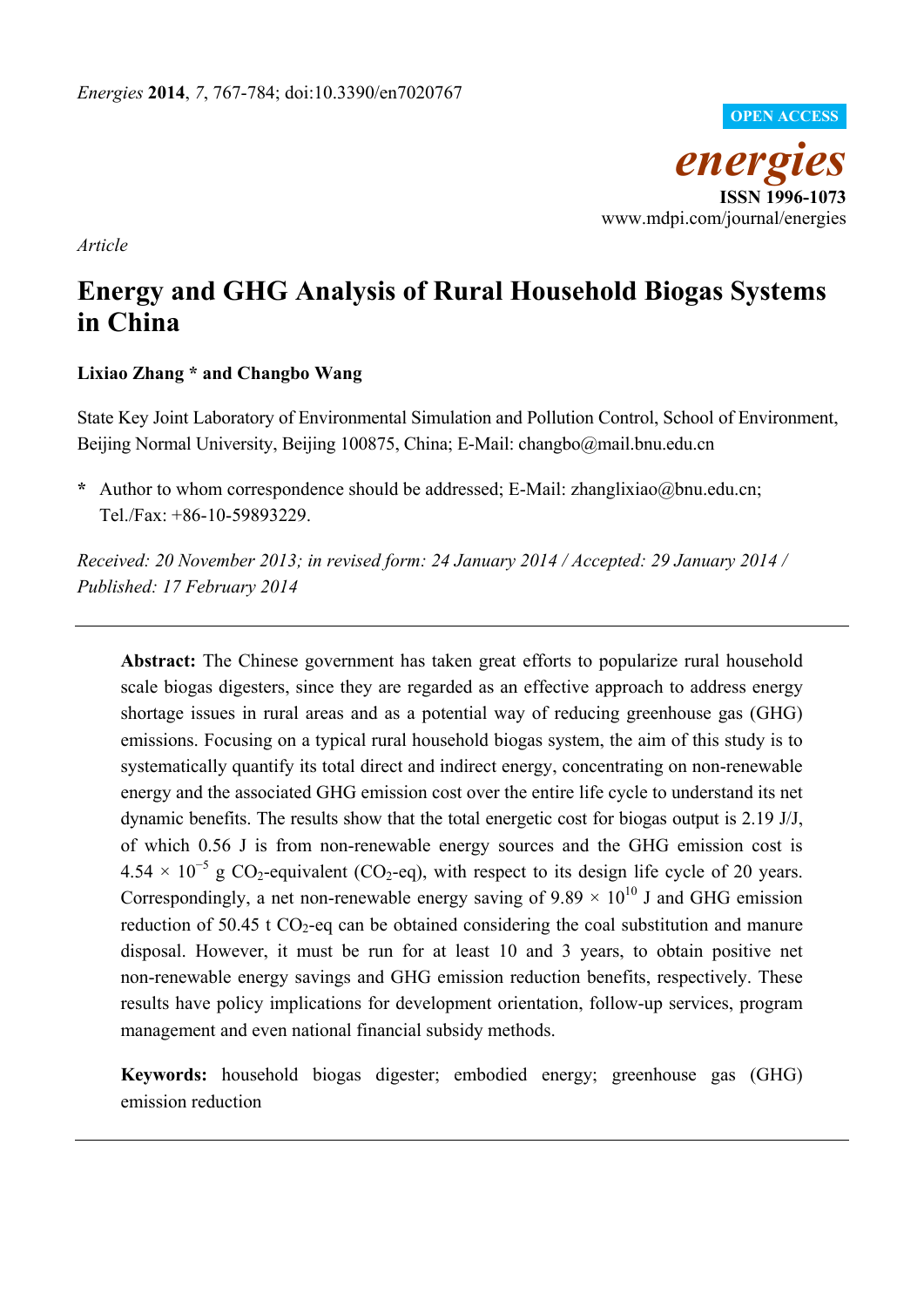## **1. Introduction**

China was one of the first countries in the world to use biogas technology early in its history and it continues to play a leading role in the development and dissemination of household biogas technology. The first unofficial test to ferment biogas was undertaken in Guangdong Province back in the 1880s [1,2]. However, it was not until the 1970s that the large-scale development of household biogas systems began in China, when the Chinese government introduced wide-scale biogas technology nationally to address energy shortages in rural areas [3]. To relieve the ever-increasing pressure as the largest GHG emitter, China is currently placing substantial focus on biogas development as a possible measure to mitigate carbon emissions [4,5]. Figure 1 shows the number of household biogas digesters and annual biogas outputs from 1978 to 2010, from which it can be found that the household biogas project in rural China has experienced its fastest growth since 2000. By the end of 2010 there were about 40 million family-sized biogas digesters in China, with a total output of 13.90 billion  $m<sup>3</sup>$  (amounting to about 9.93 million t of standard coal), which makes China the biogas capital of the world. Consequently, household biogas digesters can be found throughout the country, mainly in the Yangtze River Basin. More than 90% of rural household scale digesters are hydraulic biogas digesters, among which the "China dome" digester constructed of clay, brick, and concrete in 6, 8 and 10  $m<sup>3</sup>$  volumes and mainly using livestock manure as substrate has become the standard type [2,3].

**Figure 1.** Development of household biogas digesters and annual biogas output in rural China from 1978 to 2010.



Like other renewable energy-based systems, rural household biogas systems seem to have no direct fossil energy inputs and related GHG emissions. However, any energy conversion system needs extra energy to deliver that energy to society [6]. With regard to renewable energy initiatives, in order to enable the delivery of energy to users, high quality, non-renewable energies are necessary and utilized to capture and concentrate the dispersed, lower quality, renewable resources [7]. As a matter of fact, the necessity for systematic analysis was emphasized in previous studies on the evaluation of some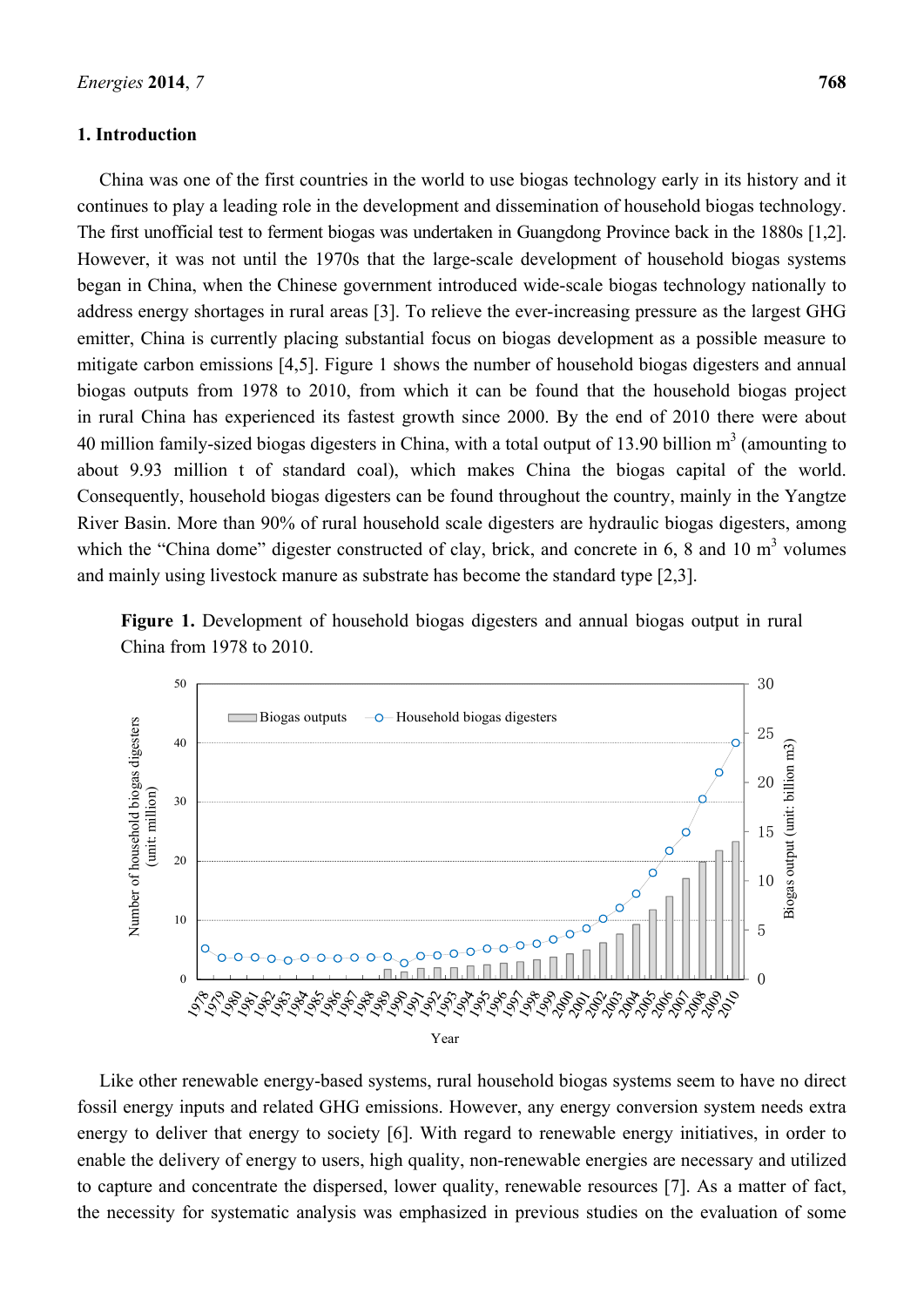renewable projects to estimate the total direct and indirect energy inputs and associated GHG emissions of the systems over their entire life cycle [8–11]. For example, [12–14] compared the energy return on investment and GHG emission savings between bio-ethanol and conventional petroleum and diesel over their entire life cycle. Life-cycle energy and GHG assessments of corn-ethanol production in China were conducted by [15,16], which definitely contributed to the systematic understanding of the cost-benefits of such a controversial alternative. In addition, [17,18] represented the non-renewable energy cost and GHG emission analysis of a wind power plant and a solar power tower plant in China. Similar studies have been performed for a village-level biomass gasification project and a wood pellets production plant in China to investigate from a life cycle perspective the renewability of such energy alternatives [19,20].

Considering the rapid increase in household scale biogas digester construction and the optimistic expectations about their global warming abatement potential by decision makers, a reliable and systematic account of energy and GHG emission for rural household biogas energy projects has recently become of supreme importance. Previous studies on household biogas digesters were mainly based on the processed life cycle analysis, which could only take a direct or a small part of the indirect energy demands and emissions into account [21–27]. For example, [3] estimated that in China biogas provided 832.48 PJ of energy for households and curtailed  $7.32 \times 10^7$  t CO<sub>2</sub>-eq of GHGs annually. It has been also estimated that the implementation of rural household biogas facilities could reduce China's emissions by 1.43−2.02 t CO<sub>2</sub>-eq per digester, annually [28]. The values reported by [24,25] are  $1.70$  and  $1.91$  t  $CO<sub>2</sub>$  per digester per year, respectively. However, these results have been constrained by the following facts: (1) the main focus was on the anaerobic fermentation system itself, and the end use of the biogas was not included in the system boundaries when accounting for the GHG reduction benefits; (2) indirect energy inputs and GHG emissions associated with the production and transportation of materials and services necessary for the construction and maintenance of biogas systems was not considered; and (3) it is often assumed that the digester can be operated normally to the end of its full design life cycle, which rarely occurs in reality [25,29,30].

This paper aims to systematically evaluate the cost and benefit of energy and GHG emissions associated with a typical rural household biogas system with regard to different life cycle scenarios, in order to shed light on the more effective rural biogas use and to suggest appropriate rural biogas development policies. The material, energy inputs and related GHG emissions over the entire life cycle of this rural household biogas system were taken into consideration, *i.e.*, from construction, utilization, through to demolition. It is worthwhile to emphasize that dynamic analyses of GHGs emission reduction potential and energy savings were conducted for different operational lifetime scenarios, in consideration of methane emissions avoidance and substitution of fossil energy. This study helps to identify whether household biogas projects have energy saving and GHG emission reduction benefits with regard to different running times, which definitely could provide essential policy implications supportive of development orientation, follow-up services, management and even national financial subsidy methods for rural household biogas projects in China.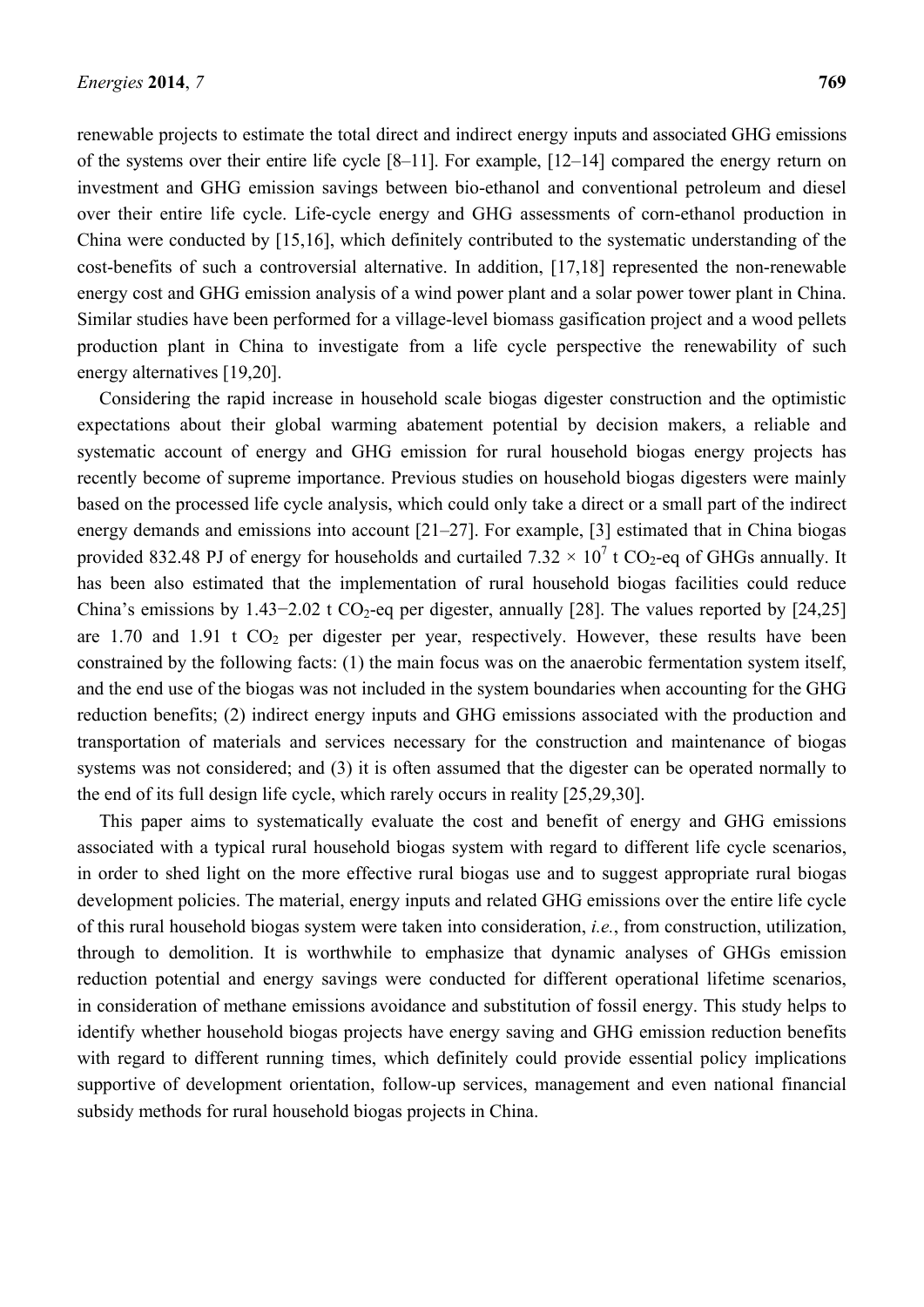## **2. Methodology**

Energy analysis of any renewable energy conversion process is a comparison of energy output with the energy needed to supply all inputs—the energy source, materials, and services [15]. One of the key indicators of such an analysis is the energy return on investment (EROI), defined as the ratio of energy extracted or delivered by a process to the energy used directly and indirectly in that process [31]. In fact, what we are really concerned with is the renewability of biogas production from household biogas system in consideration of the non-renewable energy requirements for such a project over the entire life cycle. As a reformulation of EROI, the reciprocal of EROI addressed by [32] as energy cost indictor to denote how much energy should be invested to obtain one unit of energy contained in the final product, was also used in this study. Correspondingly, the energy and non-renewable energy cost of the final product, *i.e.*, biogas, can be expressed as:

$$
E_{cost} = 1/EROI = E_{con}/E_{bio}
$$
 (1)

$$
NEcost = NE_{con}/E_{bio}
$$
 (2)

where E*con* and NE*con* are the energy and non-renewable energy used directly and indirectly in the production process, including construction and maintenance of digester, as well as the energy of manure input. E*bio* is energy content of the biogas produced. To calculate the E*con* and NE*con*, the inventory of all energy and materials invested in the whole process chain should be clarified first, and then the input flows are multiplied by the energy/non-renewable energy intensity coefficients of those inputs, which express the total energy needed in the production of each input. Similarly, the GHG emissions derived from the production process can be calculated as input flows multiplied by suitable conversion factors which express the unit GHG emissions in the production of each input.

With regard to the energy saving benefit, it can be calculated by the subtracting energy invested in the process from biogas energy produced or saved due to energy substitution. Similarly, the GHG emission reduction benefit is the difference between GHG reduction and GHG emitted by input flows and biogas combustion. In this study, it is assumed that the biogas produced is all used as a substitute for coal for cooking. It should be noted that the energy savings and emission reduction from fertilizer substitution are neglected in this study because of the assumption that the value of biogas fertilizer is similar to that of the initial manure [33]. Therefore, the energy saving (E*ben*) and GHG emission mitigation benefits (GHG*ben*) can be calculated using Equations (3) and (4):

$$
E_{ben} = E_{bio} + NE_{esp} - NE_{con}
$$
 (3)

where NE*esp* is the embodied non-renewable energy saved by energy substitution, *i.e.*, the fossil energy that should be invested in the production of coal:

$$
GHG_{ben} = GHG_{esp} + GHG_{man} + GHG_{coa} - GHG_{bio} - GHG_{con}
$$
\n(4)

where GHG<sub>esp</sub> is the total GHG reduction by avoiding the corresponding coal production. GHG<sub>man</sub> is the GHGs emission mitigated by manure disposal. GHG*bio* and GHG*coa* are the GHGs emitted by biogas combustion and the corresponding GHG emission reduction by avoiding coal combustion. GHG*con* is the total GHG emission associated with resource inputs over the entire life cycle.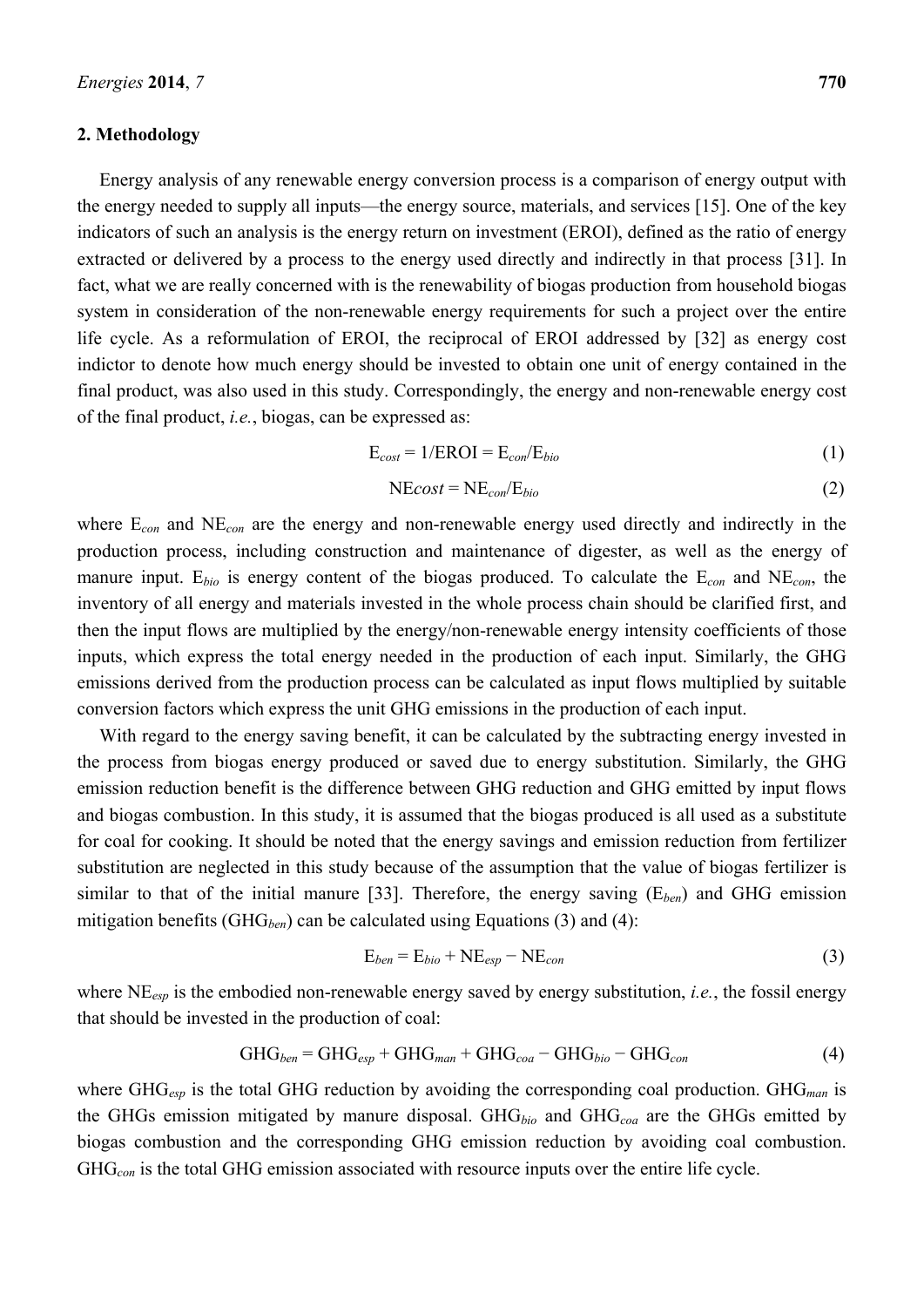For systematic accounting, the energy and non-renewable energy intensities as well as GHG emission coefficients must be the embodied ones, including both direct and indirect parts. Zhou [34] performed an environmentally extended input-output analysis (EIOA) and presented a database for embodiment intensity for all the 151 kinds of typical commodities in the Chinese economy, conclusively provided as a systematic account of the embodied ecological elements in the Chinese national economy, including energy and nonrenewable energy intensities as well as GHG emission coefficients. Using this database, [17,18] estimated the total fossil energy cost and associated GHG emissions of a 1.5 MW solar power tower plant and 1.25 MW wind turbine in China, respectively. As a follow up to the above studies, this work follows the same methodology and adopts most of the energy/nonrenewable intensities and conversion coefficients of GHGs associated with the resource flows of household biogas systems from the references [17,18,34,35]. In contrast to the indirect coefficients related to the resources, the direct energy content of manure used as fermentation material and biogas, as well as the GHG emission factors of biogas and coal combustion are derived from the works of [36,37], respectively.

The calculation of  $CH_4$  emissions avoided by manure disposal is based on the 2006 IPCC Guidelines [38], a method cited in previous research [3,28,39]. Methane mitigation was the only GHG type concerned here, since nearly no  $CO<sub>2</sub>$  and  $N<sub>2</sub>O$  is emitted from manures in biogas digesters. The amount of CH4 reduction by manure management (GHG*man*) can be calculated as follows (using swine manure as an example):

$$
GHG_{man} = Manuel_{dry}\left[B_0 \times 0.67(kg/m^3) \times \sum_{(S,K)} \frac{MCF_{S,K}}{100} \times MS_{(S,K)}\right]
$$
(5)

where *Manure<sub>dry</sub>* is the annual dry swine excrement manure prepared for a digester (kg dry matter year<sup>-1</sup>);  $B_0$  the maximum CH<sub>4</sub> producing capacity for manure (m<sup>3</sup> CH<sub>4</sub> kg<sup>-1</sup>); 0.67 is the conversion factor of  $m<sup>3</sup>$  CH<sub>4</sub> to kilograms CH<sub>4</sub>; *MCF<sub>S,K</sub>* is the CH<sub>4</sub> conversion factor for each manure management system *S* by climate region  $K(\%)$ ;  $MS_{(S,K)}$  is the fraction of manure handled using manure management system *S* in climate region *K* (dimensionless). The values of all parameters can be found in the IPCC Guidelines [38].

The related data on the construction and maintenance of the typical rural household biogas project are derived from standard design sheets and our own survey of rural household biogas systems in Guizhou Province in 2010 and 2011. In addition, some assumptions are necessary to make the work easy to accomplish, namely: (1) the annual output of biogas remains constant; (2) when the digester is abandoned, the waste building materials cannot be reused in other programs.

#### **3. Inventory of the Household Biogas System**

The rural household biogas system examined in this study is very popular in South China and is known as the Three in One model, for three renovations of kitchen, toilet and livestock shed with one tank. It is usually equipped with an anaerobic biogas digester with a capacity of 8  $m<sup>3</sup>$ , a pigpen, a toilet and related pipeline and combustion devices for the biogas (Figure 2). The entire life cycle of this system is considered from digester construction to biogas use. The demolition of the digester is not considered, in line with assumption (2) above.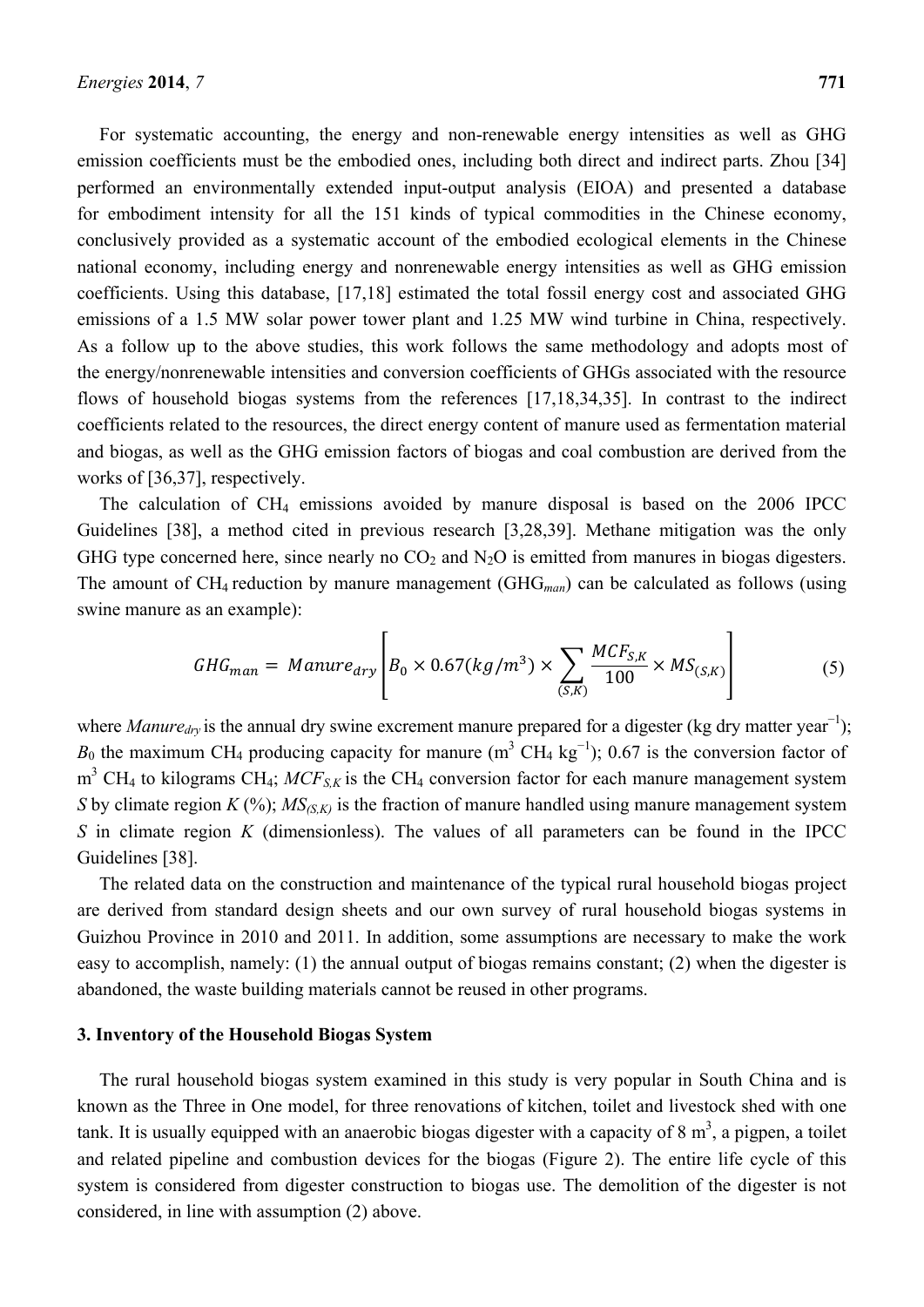

**Figure 2.** The rural household biogas system considered in this study.

#### *3.1. Construction*

The building of an anaerobic biogas digester is usually the principal work involved in the construction of the whole system. As shown in Table 1 of Section 4, the main building materials for biogas tank construction are concrete and cement blocks. The total amount of concrete needed for an  $8 \text{ m}^3$  tank is about 3.3 t, of which 1.8 t correspond to the cement blocks made of concrete. The charging pipe is polyvinyl chloride (PVC) tubing, about 5 kg. In addition, a set of pipes, fittings and joint sealant made of synthetic rubber are necessary to transfer the biogas to combustion devices without leakage. The energy and GHGs from all the transportation processes and those due to labor and tools used in the construction process are not considered due to unavailability of suitable data.

In addition, the old and traditional latrine, livestock shed and stoves have to be renovated to work with the digester. About 4 t, 0.18 t and 6.93 t of concrete are needed for the renovations to the toilet, stove and pigpen, respectively. With regard to toilet and stove, the concrete is mainly used for plastering the walls. By comparison, more concrete is needed for the pigpen renovation due to the fact that the ground has to be cemented over for effective manure collection and digester charging. The detailed material inputs of these three renovations can also be found in Table 1. For the renovation of the stove, it is essential to install a unit which is designed for the combustion of methane and to install the auxiliary devices, such as the biogas purifier and manometer. The pigpen should be spacious enough, at least 10 square meters, to feed five or more pigs. The roof of the pigpen is usually covered by several precast hollow slabs, which weigh 0.9 t in total, including about 0.8 t concrete and 0.1 t of steel. The pigpen and toilet should be connected with the digester to make it easy to wash and sweep manure into the digester.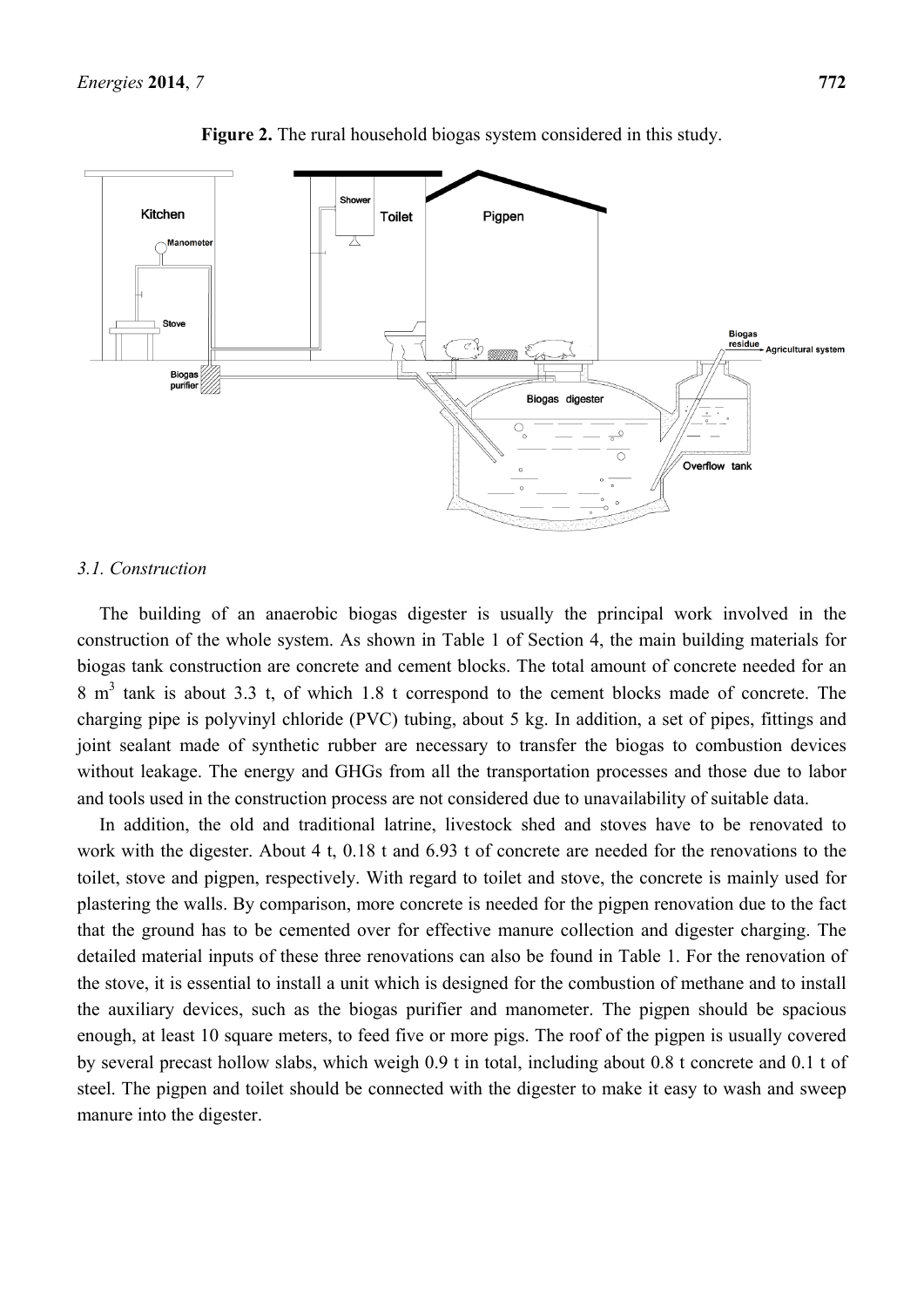## *Energies* **2014**, *7* **773**

| Item              | Component                   | <b>Materials</b> | Quantity               | Unit           | $(J/U$ nit $)^a$      | <b>Energy intensity Non-renewable energy</b><br>intensity $(J/U$ nit) $^b$ | <b>GHG</b> intensity<br>$(tCO2-eq/Unit)$ | Energy (J)            | Non-renewable<br>energy (J) | $GHG (tCO2-eq)$       |
|-------------------|-----------------------------|------------------|------------------------|----------------|-----------------------|----------------------------------------------------------------------------|------------------------------------------|-----------------------|-----------------------------|-----------------------|
| Digester building |                             |                  |                        |                |                       |                                                                            |                                          |                       |                             |                       |
|                   | Tank                        | Concrete         | $3.30 \times 10^{0}$   |                | $6.35 \times 10^{9}$  | $6.03 \times 10^{9}$                                                       | $5.30 \times 10^{-1}$                    | $2.10 \times 10^{10}$ | $1.99 \times 10^{10}$       | $1.75 \times 10^{0}$  |
|                   |                             | Steel            | $2.00 \times 10^{-2}$  | t              | $3.43 \times 10^{10}$ | $3.26 \times 10^{10}$                                                      | $1.39 \times 10^{0}$                     | $6.86 \times 10^{8}$  | $6.52 \times 10^8$          | $2.78 \times 10^{-2}$ |
|                   | Pipe and fittings           | Synthetic rubber | $3.00 \times 10^{-2}$  | $^{\dagger}$   | $3.19 \times 10^{10}$ | $2.66 \times 10^{10}$                                                      | $1.02 \times 10^{0}$                     | $9.57 \times 10^8$    | $7.99 \times 10^8$          | $3.06 \times 10^{-2}$ |
|                   | Charging pipe               | Plastic          | $5.00 \times 10^{-3}$  | t              | $1.08 \times 10^{11}$ | $1.04 \times 10^{11}$                                                      | $2.99 \times 10^{0}$                     | $5.40 \times 10^8$    | $5.19 \times 10^8$          | $1.50 \times 10^{-2}$ |
|                   | Sealants                    | Synthetic rubber | $1.00 \times 10^{-03}$ | t              | $3.19 \times 10^{10}$ | $2.66 \times 10^{10}$                                                      | $1.02 \times 10^{0}$                     | $3.19 \times 10^{7}$  | $2.66 \times 10^{7}$        | $1.02 \times 10^{-3}$ |
| Subtotal          |                             |                  |                        |                |                       |                                                                            |                                          | $2.32 \times 10^{10}$ | $2.19 \times 10^{10}$       | $1.82 \times 10^{0}$  |
| Toilet renovation |                             |                  |                        |                |                       |                                                                            |                                          |                       |                             |                       |
|                   | Wall                        | Concrete         | $4.00 \times 10^{0}$   | t              | $6.35 \times 10^{9}$  | $6.03 \times 10^{9}$                                                       | $5.30 \times 10^{-1}$                    | $2.54 \times 10^{10}$ | $2.41 \times 10^{10}$       | $2.12 \times 10^{0}$  |
|                   |                             | Steel            | $2.50 \times 10^{-3}$  | t              | $3.43 \times 10^{10}$ | $3.26 \times 10^{10}$                                                      | $1.39 \times 10^{0}$                     | $8.58 \times 10^{7}$  | $8.15 \times 10^{7}$        | $3.48 \times 10^{-3}$ |
|                   | Urinal                      | Refractory       | $3.00 \times 10^{-2}$  | t              | $1.37 \times 10^{10}$ | $1.30 \times 10^{10}$                                                      | $3.00 \times 10^{-1}$                    | $4.11 \times 10^8$    | $3.91 \times 10^{8}$        | $9.00 \times 10^{-3}$ |
|                   | Door                        | Timber           | $2.34 \times 10^{-1}$  | m <sup>3</sup> | $5.22 \times 10^{9}$  | $3.40 \times 10^{9}$                                                       | $1.30 \times 10^{-1}$                    | $1.22 \times 10^{9}$  | $7.95 \times 10^8$          | $3.04 \times 10^{-2}$ |
| Subtotal          |                             |                  |                        |                |                       |                                                                            |                                          | $2.71 \times 10^{10}$ | $2.54 \times 10^{10}$       | $2.16 \times 10^{0}$  |
| Stove renovation  |                             |                  |                        |                |                       |                                                                            |                                          |                       |                             |                       |
|                   | Wall                        | Concrete         | $1.76 \times 10^{-1}$  | t              | $6.35 \times 10^{9}$  | $6.03 \times 10^{9}$                                                       | $5.30 \times 10^{-1}$                    | $1.12 \times 10^{9}$  | $1.06 \times 10^{9}$        | $9.33 \times 10^{-2}$ |
|                   |                             | Steel            | $2.50 \times 10^{-3}$  | t              | $3.43 \times 10^{10}$ | $3.26 \times 10^{10}$                                                      | $1.39 \times 10^{0}$                     | $8.58 \times 10^{7}$  | $8.15 \times 10^{7}$        | $3.48 \times 10^{-3}$ |
|                   | Stove                       | Iron alloy       | $1.00 \times 10^{-2}$  | t              | $1.04 \times 10^{11}$ | $9.98 \times 10^{10}$                                                      | $2.96 \times 10^{0}$                     | $1.04 \times 10^{9}$  | $9.98 \times 10^8$          | $2.96 \times 10^{-2}$ |
|                   |                             | Cast iron        | $5.00 \times 10^{-4}$  | t              | $3.08 \times 10^{10}$ | $2.93 \times 10^{10}$                                                      | $1.25 \times 10^{0}$                     | $1.54 \times 10^{7}$  | $1.47 \times 10^{7}$        | $6.25 \times 10^{-4}$ |
|                   | Governor and airway Plastic |                  | $2.00 \times 10^{-3}$  | t              | $1.08 \times 10^{11}$ | $1.04 \times 10^{11}$                                                      | $2.99 \times 10^{0}$                     | $2.16 \times 10^8$    | $2.07 \times 10^8$          | $5.98 \times 10^{-3}$ |
| Subtotal          |                             |                  |                        |                |                       |                                                                            |                                          | $2.47 \times 10^{9}$  | $2.36 \times 10^{9}$        | $1.33 \times 10^{-1}$ |

**Table 1.** Energy investment and GHGs emission associated with a typical rural household biogas system during its life cycle of 20 years.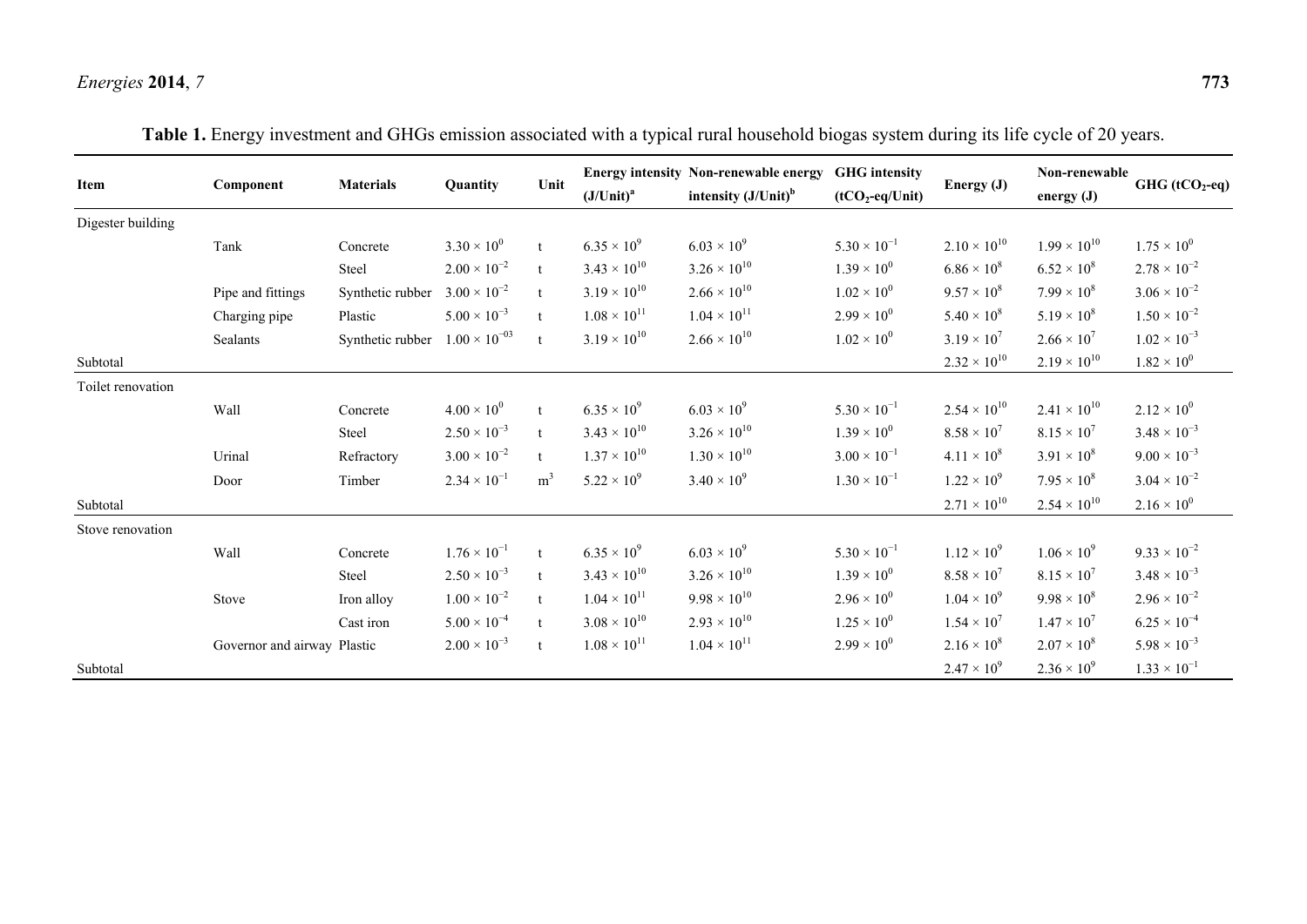| Item                      | Component             | <b>Materials</b>    | Quantity              | Unit | <b>Energy</b>         | intensity Non-renewable energy GHG | intensity             | Energy (J)            | Non-renewable                         | $GHG (tCO2-eq)$       |
|---------------------------|-----------------------|---------------------|-----------------------|------|-----------------------|------------------------------------|-----------------------|-----------------------|---------------------------------------|-----------------------|
|                           |                       |                     |                       |      | $(J/U$ nit $)^a$      | intensity $(J/U$ nit $)^b$         | $(tCO2-eq/Unit)$      |                       | energy $(J)$                          |                       |
| <b>Pigpen renovation</b>  |                       |                     |                       |      |                       |                                    |                       |                       |                                       |                       |
|                           | Wall and ground       | Concrete            | $6.93 \times 100$     |      | $6.35 \times 109$     | $6.03 \times 109$                  | $5.30 \times 10^{-1}$ | $4.40 \times 1010$    | $4.18 \times 1010$                    | $3.67 \times 100$     |
|                           | Precast hollow slab   | Concrete            | $8.00 \times 10^{-1}$ |      | $6.35 \times 109$     | $6.03 \times 109$                  | $5.30 \times 10^{-1}$ | $5.08 \times 109$     | $4.82 \times 109$                     | $4.24 \times 10^{-1}$ |
|                           |                       | steel               | $1.00 \times 10^{-1}$ |      | $3.43 \times 1010$    | $3.26 \times 1010$                 | $1.39 \times 100$     | $3.43 \times 109$     | $3.26 \times 109$                     | $1.39 \times 10^{-1}$ |
| Subtotal                  |                       |                     |                       |      |                       |                                    |                       |                       | $5.25 \times 1010$ 4.99 $\times 1010$ | $4.23 \times 100$     |
| Operation and maintenance |                       |                     |                       |      |                       |                                    |                       |                       |                                       |                       |
|                           | Pipe and fittings     | Synthetic<br>rubber | $9.00 \times 10^{-2}$ |      | $3.19 \times 10^{10}$ | $2.66 \times 10^{10}$              | $1.02 \times 10^{0}$  | $2.87 \times 10^{9}$  | $2.40 \times 10^{9}$                  | $9.18 \times 10^{-2}$ |
|                           | Charging pipe         | Plastic             | $1.50 \times 10^{-2}$ |      | $1.08 \times 10^{11}$ | $1.04 \times 10^{11}$              | $2.99 \times 10^{0}$  | $1.62 \times 10^{9}$  | $1.56 \times 10^{9}$                  | $4.49 \times 10^{-2}$ |
|                           | Governor and airway   | Plastic             | $6.00 \times 10^{-3}$ |      | $1.08 \times 10^{11}$ | $1.04 \times 10^{11}$              | $2.99 \times 10^{0}$  | $6.48 \times 10^{8}$  | $6.22 \times 10^8$                    | $1.79 \times 10^{-2}$ |
|                           | Stove                 | Iron alloy          | $1.00 \times 10^{-2}$ |      | $1.04 \times 10^{11}$ | $9.98 \times 10^{10}$              | $2.96 \times 10^{0}$  | $1.04 \times 10^{9}$  | $9.98 \times 10^8$                    | $2.96 \times 10^{-2}$ |
|                           |                       | Cast iron           | $5.00 \times 10^{-4}$ |      | $3.08 \times 10^{10}$ | $2.93 \times 10^{10}$              | $1.25 \times 10^{0}$  | $1.54 \times 10^{7}$  | $1.47 \times 10^{7}$                  | $6.25 \times 10^{-4}$ |
|                           | Fermentation material | Manure              | $2.40 \times 10^{1}$  |      | $1.25 \times 10^{10}$ |                                    |                       | $3.01 \times 10^{11}$ |                                       |                       |
| Subtotal                  |                       |                     |                       |      |                       |                                    |                       | $3.07 \times 10^{11}$ | $5.59 \times 10^{9}$                  | $1.85 \times 10^{-1}$ |
| Total                     |                       |                     |                       |      |                       |                                    |                       | $4.13 \times 10^{11}$ | $1.05 \times 10^{11}$                 | $8.54 \times 10^{0}$  |

<sup>a, b</sup> For all the resource inputs except fermentation material of manure, they refer to embodied energy or non-renewable energy intensities, *i.e.*, the energy or non-renewable energy that are required when produce these resource items. For manure, they refer to energy content of this biomass material while the energy invested to produce it is ignored, since it is the by-product of livestock farming and more importantly that energy is very minor compared to its own energy content.

**Table 1**. *Cont*.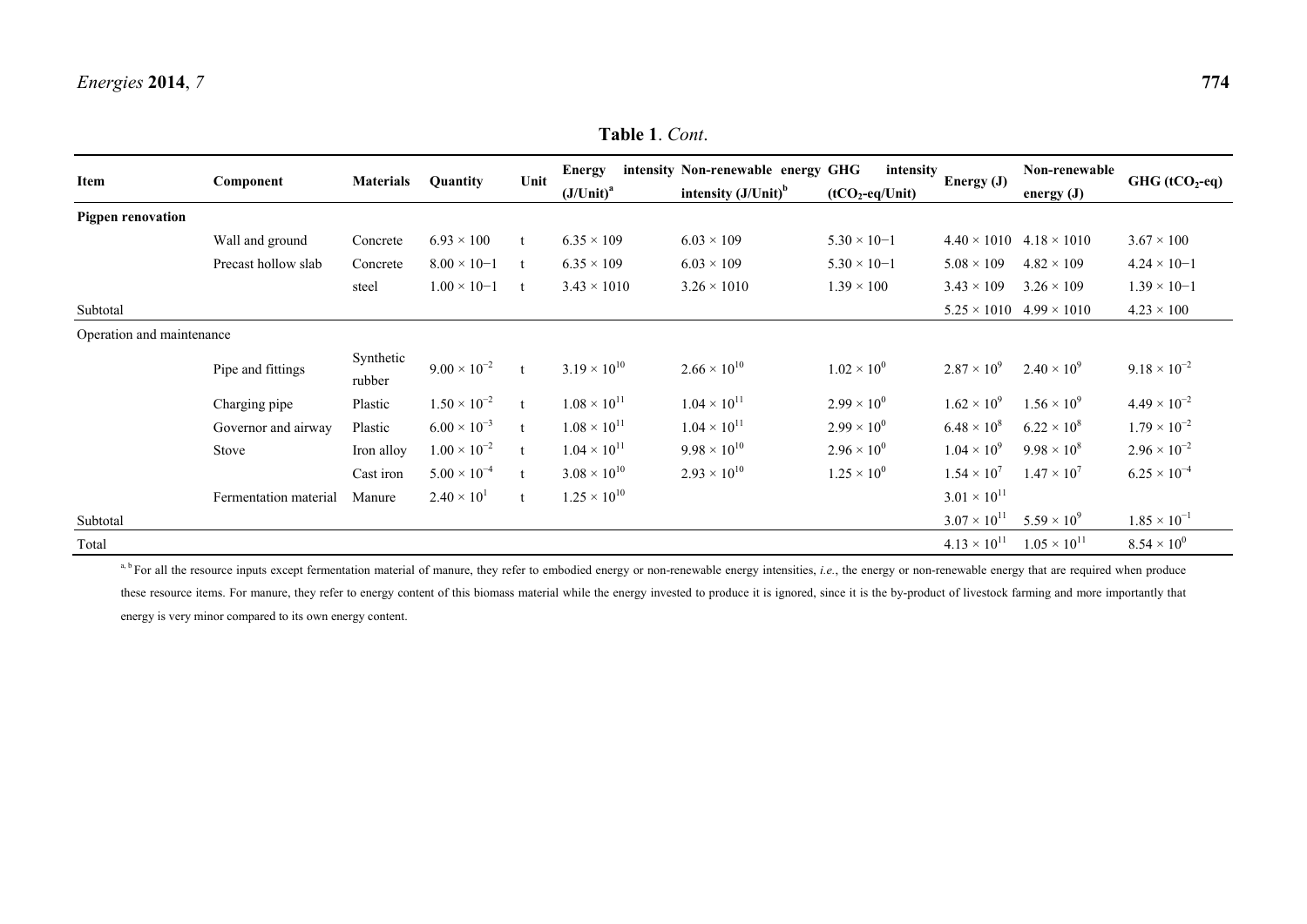#### *3.2. Operation and Maintenance*

According to local investigations and the technical instructions on rural household biogas digesters and three renovations, released by the Ministry of Agriculture (MOA), it is essential to feed at least five pigs to provide sufficient fermentation materials for the normal operation of the household digester of 8  $m<sup>3</sup>$ , and the annual total dry excrement is about 1200 kg [40]. Additionally, it is also assumed that all tubes are replaced every five years and the biogas stoves are replaced every 10 years during its life cycle of 20 years, to maintain the normal operation of this system. The annual biogas output in this paper is assumed to be 450 m<sup>3</sup> according to previous studies [4,24], which can provide a substitute for 0.77 t of coal in terms of equivalent effective calorific value of combustion [7].

#### **4. Results and Discussion**

## *4.1. Energy and GHG Emission Cost*

Table 1 shows the results of the energy investment and GHG emissions associated with a typical rural household biogas system with an  $8 \text{ m}^3$  bio-digester during its life cycle. The total energy investment for a 20 year life cycle of this biogas system is  $4.13 \times 10^{11}$  J, of which  $1.05 \times 10^{11}$  J is from non-renewable sources. As mentioned in Section 3, the annual biogas output is assumed to be 450 m<sup>3</sup>, *i.e.*, 9.41  $\times$  10<sup>9</sup> J of energy per year, and the total biogas output for 20 years is 1.88  $\times$  10<sup>11</sup> J. Therefore, the E*cost* for biogas is calculated as 2.19, while more importantly, the NE*cost* is 0.56, indicating that 0.56 J of non-renewable energy is needed to produce a unit of biogas energy. Further analysis of the energy investment for each stage shows that the construction stage (including digester building and three renovations) and operation and maintenance stage contribute differently to the total energy cost, with percentages of 25.52% and 74.48%, respectively (see Figure 3). If only the construction stage is considered, the building materials, *i.e.*, cement blocks and concrete, are the dominant energy investment sources. Correspondingly, the renovation of the pigpen accounts for the largest energy investment at this stage (13%) due to the large quantity of concrete used in wall plastering and ground treatment, while the stove renovation accounts for less than 1% of this part. In fact, the fermentation material (manure) is the largest contributor to the total energy cost, which represents 73% and 98% of the total and those in the operation and maintenance stage, respectively.

Similarly, the GHGs emission associated with the construction as well as operation and maintenance are also listed in Table 1. The total GHGs emission for a 20 year life cycle of the rural household biogas system is 8.54 t  $CO<sub>2</sub>$ -eq, and the GHGs emission required to generate 1 J of biogas energy are  $4.54 \times 10^{-5}$  g CO<sub>2</sub>-eq. As shown in Figure 4, nearly 98% of the total GHGs are derived from the construction stage mainly due to the utilization of steel and concrete, while GHGs in the operation and maintenance stage take up only 2%, due to replacement of some pipelines and stoves. As for the construction stage, the GHGs emission caused by the pigpen renovation takes up nearly half of the totals, due to the same fact that a large proportion of the concrete and steel are consumed in this part. The percentage of GHG emissions from the digester building and toilet renovation are 21% and 25%, respectively, while stove renovation accounts for a little more than 1% of the emissions from the construction stage.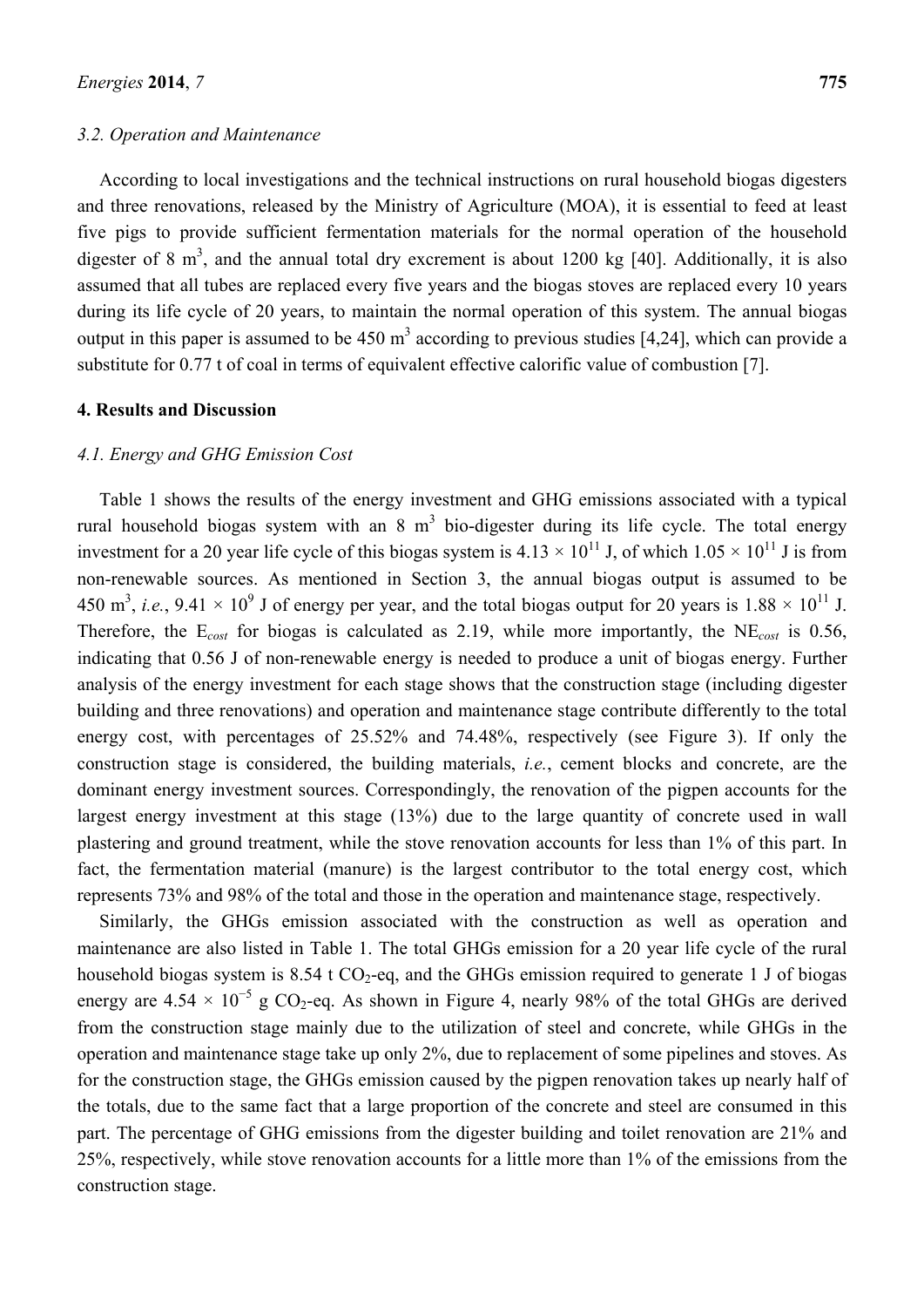



**Figure 4.** The GHGs emission components associated with the rural household biogas system during its life cycle of 20 years.



To evaluate the energy savings and GHGs emission reduction benefits with regard to full life cycle utilization, two further factors should be taken into account, namely disposal of the manure and energy source substitution [41]. As mentioned above, consumption of about 0.77 t of coal can be avoided annually by biogas use and the energy consumption and GHG emission intensities during the production process of coal are  $1.02 \times 10^9$  J/t and 0.57 t CO<sub>2</sub>-eq/t, as shown in [34]. The GHG emission coefficient of coal and biogas combustion is 1.92 t CO<sub>2</sub>-eq/t and  $1.17 \times 10^{-3}$  t CO<sub>2</sub>-eq/m<sup>3</sup> [37]. The manure treated during the 20 years of the life cycle is 24.0 t in terms of dry weight and the CH<sub>4</sub> mitigation from manure management can be calculated to be  $31.10$  t CO<sub>2</sub>-eq according to Equation (5). Therefore, according to Equations (3) and (4), the energy saving benefits ( $E_{ben}$ ), and GHG emission mitigation benefits (GHG<sub>ben</sub>), are evaluated as  $9.89 \times 10^{10}$  J and 50.45 t CO<sub>2</sub>-eq for the rural house biogas system considered in this study.

However, all these net benefits in energy savings and GHGs emission reduction of the household biogas system can only be achieved under the assumption that the system runs successfully over its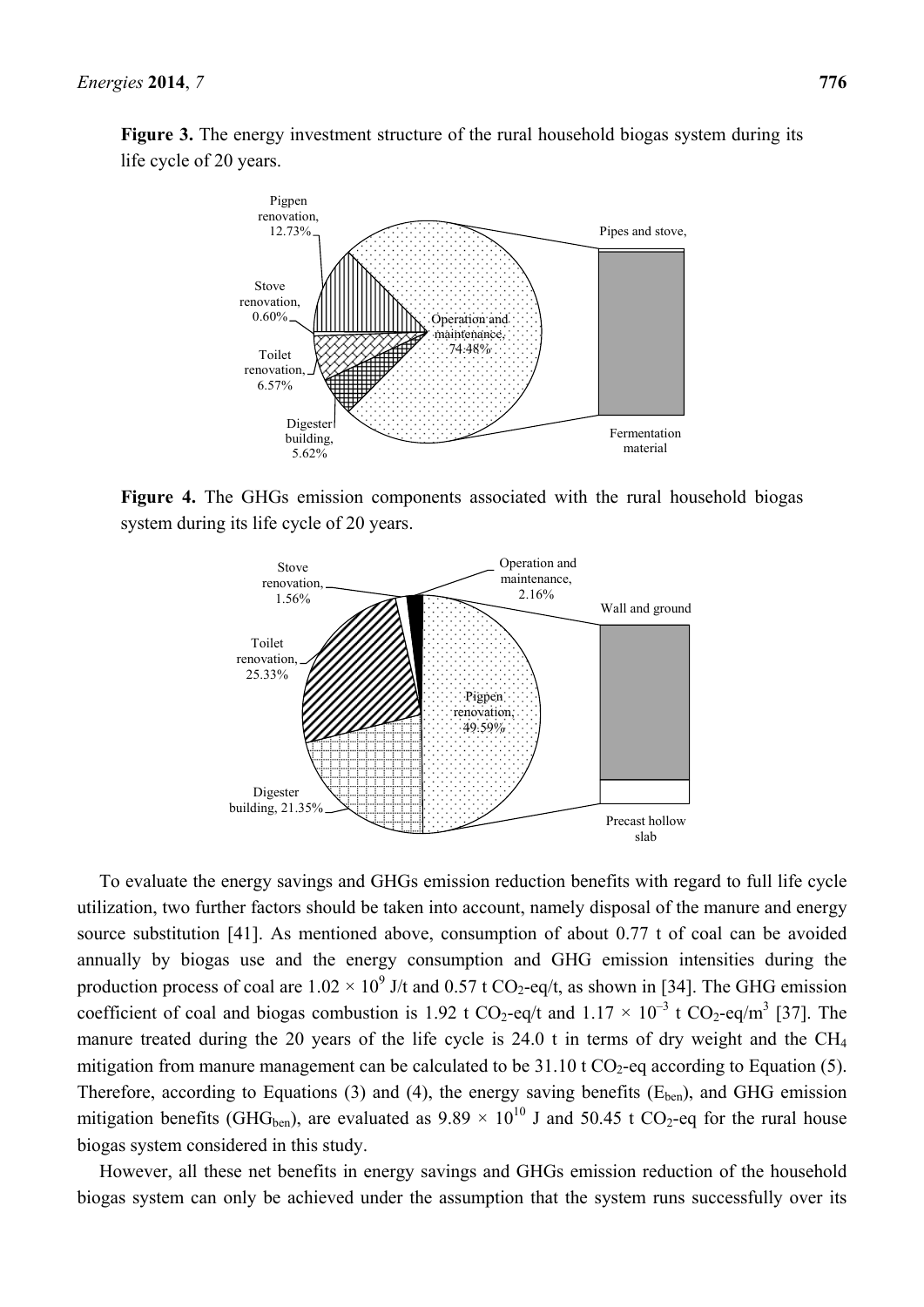entire nominal life cycle of 20 years. Unfortunately, our local investigations in Guizhou, as well as other previous studies, show that a large proportion of household biogas projects have fallen into disuse within 3 years after their construction, as we will discuss in Section 4.2.

## *4.2. Scenario Analysis for Different Running Times*

In light of the unstable running of the household biogas project in rural China, a scenario analysis was conducted to find variation of the energy cost, GHGs emissions, as well as appropriate benefits under different operating conditions. With regard to different scenarios of running time, both the energy and GHGs emission costs illustrated a trend of steady decrease with an increase of running time, see Figure 5a and Figure 5b. For instance, if the digester was only operated for one year, the energy and GHG emission cost for unit output will be 12.78 J and  $8.88 \times 10^{-4}$  g CO<sub>2</sub>-eq, in contrast to the values of 2.19 J and  $4.54 \times 10^{-5}$  g CO<sub>2</sub>-eq for a 20-year life cycle. It is also found that the rate of decrease of the cost has been gradually declining, especially during the first 5 years, and the decrease rate of energy and GHG emission cost have average values of 26% and 33%, respectively. However, the average rate of decline for the last 5 years is only 2% and 5%, which indicates that it is essential to ensure the stable operation of a digester during the first several years to offset the construction cost.





In line with the cost, the benefit variation of energy saving and GHG emission mitigation associated with different operating life is also illustrated in Figures 6 and 7, respectively. The total energy savings and GHG emissions reduced will increase linearly with the increase in operational life, due to the hypothesis of constant values for the annual manure disposal and biogas output. The total energy saving benefit is  $-8.93 \times 10^{10}$  J under the condition of one year's operation, while it climbs to  $9.89 \times 10^{10}$  J if normally operated to its design life of 20 years. Similarly, the total GHG emission mitigation benefit increases from  $-5.40$  to 50.45 t CO<sub>2</sub>-eq with the increase of operating life. The annual energy saving and GHG emission reduction benefit can be defined as the quotient of total benefits divided by operational life. Like the cost, these two annual benefits have also undergone a trend characterized by a gradually slowing growth rate with the variation of operational life from 1 to 20 years. The annual energy saving and GHG emission mitigation benefits increase from  $-8.93 \times 10^{10}$ to 4.94  $\times$  10<sup>9</sup> J and from -5.40 to 2.52 t CO<sub>2</sub>-eq in its entire life cycle, respectively. The most meaningful findings that need to be highlighted are that to acquire positive net energy savings and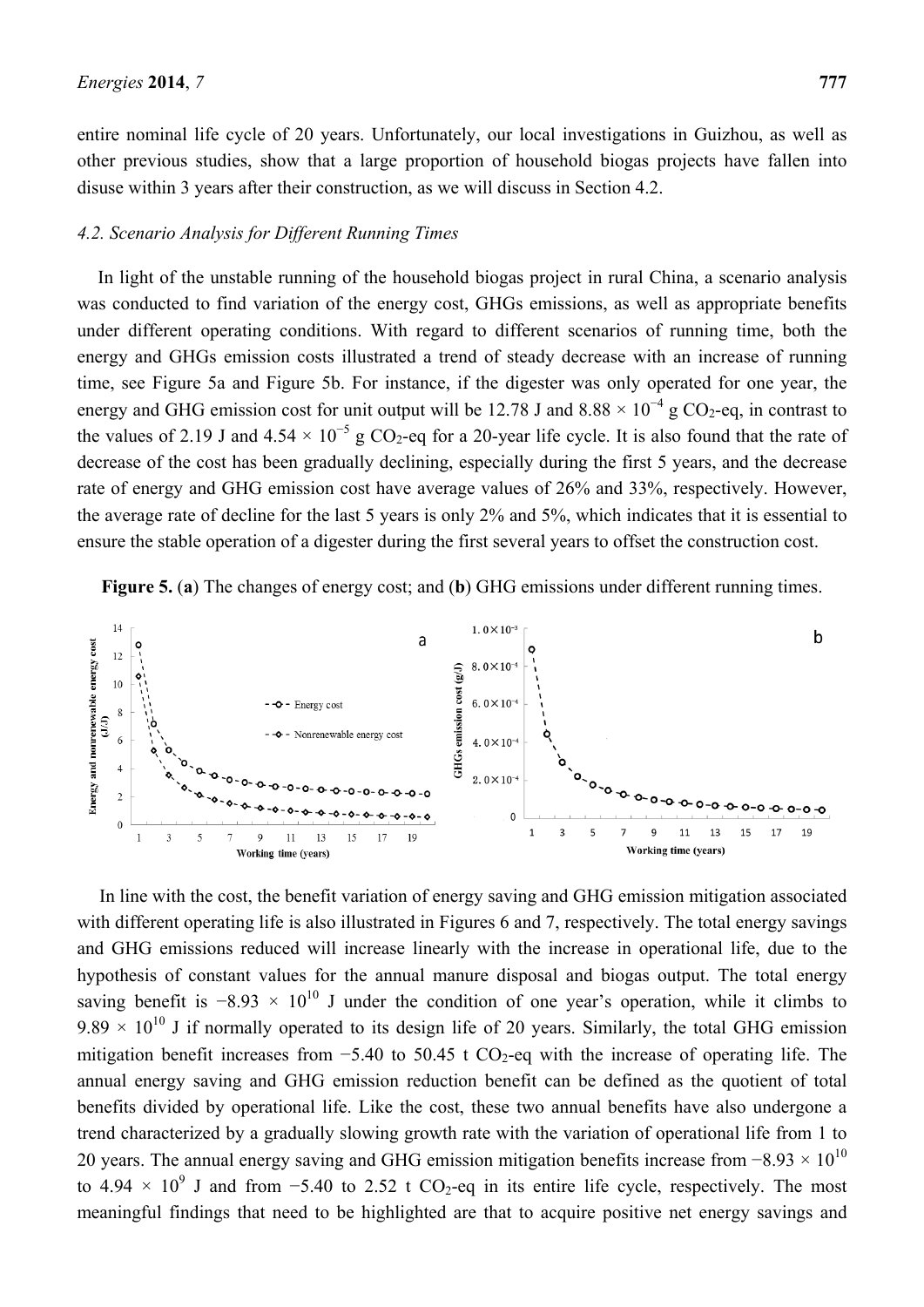GHG emission reduction benefits, a biogas digester must be operated for at least 10 and 3 years, respectively, according to the results shown in Figures 6 and 7.

**Figure 6.** The total and annual energy saving benefit of the household biogas system under different running times.



**Figure 7.** The total and annual GHGs emission reduction benefit of the household biogas system under different running times.



#### *4.3. Policy Implications*

Theoretically, the rural household biogas system could be in normal operation for 20 years [25]. However, our primary survey of 150 household biogas projects in Guizhou Province shows that more than 42% of bio-digesters are abandoned within 2–3 years after their construction, which is consistent with previous investigations [42]. Among those that are still in use, about 32% encounter many obstacles such as unavailability of fermentation materials, leakage, and unstable biogas production. In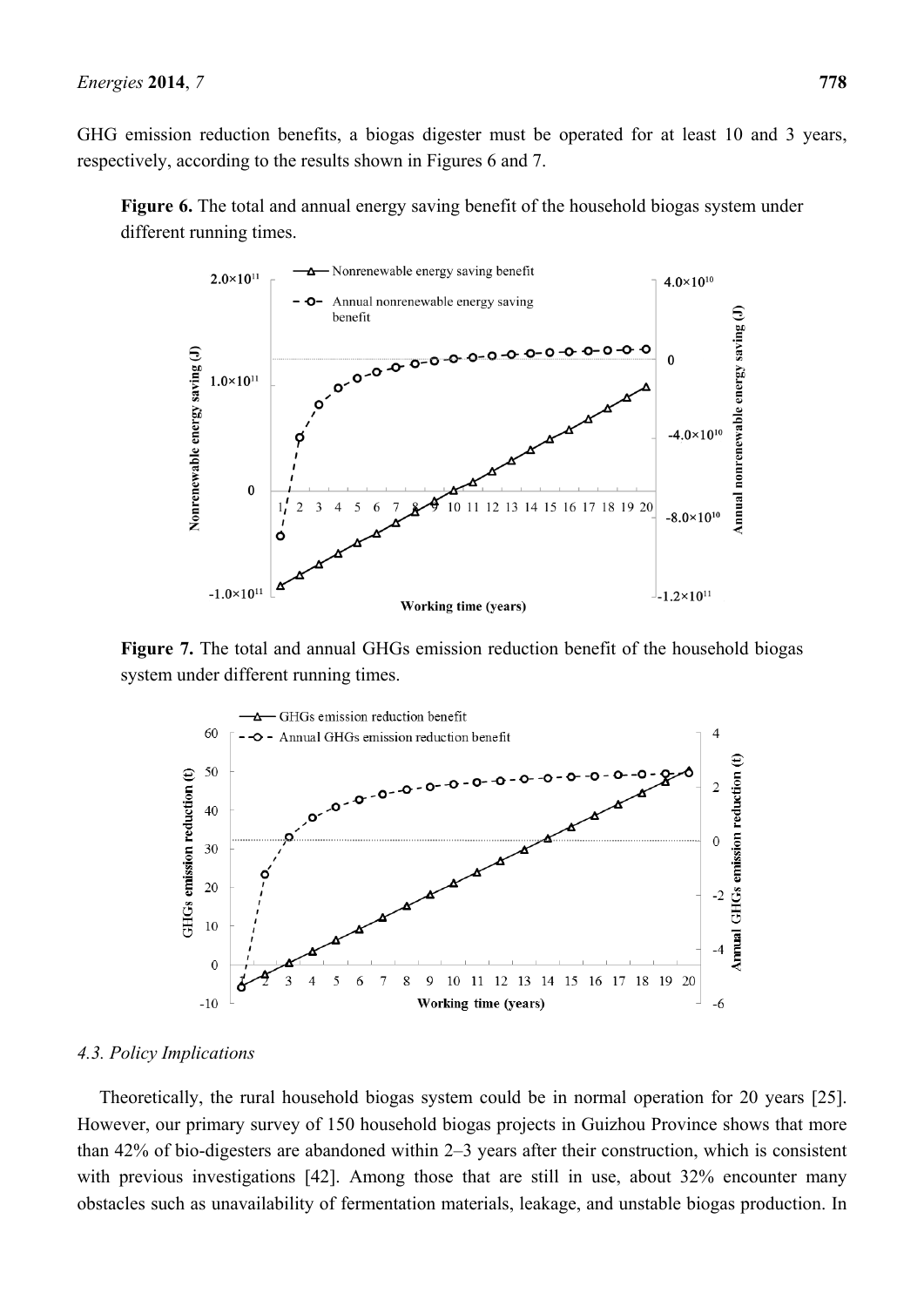rural areas, household biogas projects are often justified on the basis of the private benefits and cost accruing to the individual households [43]. In normal case, the payback period of a household biogas digester ranges from 3 to 5 years [44]. The disappointing operation of bio-digesters is detrimental for the fulfillment of its economic returns as well as energy saving and emission mitigation benefits [45].

For a long time, the phenomenon of emphasizing the construction but neglecting management has caused a profound impact on the development of rural household biogas projects in China. The Government often encourages the uptake of family-size bio-digesters by providing financial aid, leading to the successful development of pilot projects. Financial aids including subsidies and microfinance schemes are designed to facilitate the construction of new digesters, but more importantly, it can be concluded from this study that some incentives have to be provided for their sustained operation. In practice, the operation process of a biogas digester will encounter many bottlenecks, such as unavailability of fermentation material, poor follow-up management as well as the imperfect subsidy policy [45].

Livestock and poultry manure, especially those from pigs, are the main fermentation sources for biogas in rural China. With the changes of rural lifestyle, less materials for fermentation (animal manure, human excreta and other organic waste) is available because more and more pigs and other livestock are being kept and fed at intensive farms instead of individual households. Although alternative fermentation materials are regarded as replacements to supplement the inadequate manure source, including agricultural waste, solid municipal waste, as well as industrial organic waste and energy crops [46], the technical know-how is not advanced enough and economically viable to farmers. One of the possible approaches is to formulate policies for a manure exchange market between peasants and aquaculture enterprises. Nevertheless, the strategy of the wide promotion of household biogas projects should be re-examined with regard to the changes of resource and transition of rural society. Medium and large-scale biogas plants may comply with the changes in manure production associated with large scale animal husbandry.

The follow-up management of biogas digesters is another key issue in the operation of these units. Usually, the operation and maintenance work is poorly accomplished by famers themselves, due to their low level education and lack of technical advice. Important aspects such as regular cleaning of the digested slurry to ensure normal operation are neglected by farmers. The biogas tank and pipes often leak biogas after short operation times due to the poor construction quality and equipment. In fact, there are no standards to guide the production of the necessary components and equipment for household scale biogas systems, which are usually gathered from different market sources and have to be modified in order to fit together. Therefore, more financial and technical support, as well as policy on standardization of digester construction and technical support is badly needed to ensure the sustained operation of digesters, at least beyond the payback period of the various benefits (finance, energy saving, and GHG emission mitigation).

Although the results from this study intuitively provide a basis for energy savings and carbon reduction benefits based on long term system viability, the local farmers' choices are largely determined by the short term economic benefits and other related factors, since environmental support is generally not perceived as an important aspect in biogas development and management. To rural families who receive services from the biogas digesters, the benefits include cleaner energy, time saved on firewood collection, as well as digest slurry used as organic fertilizer; Increased off-farming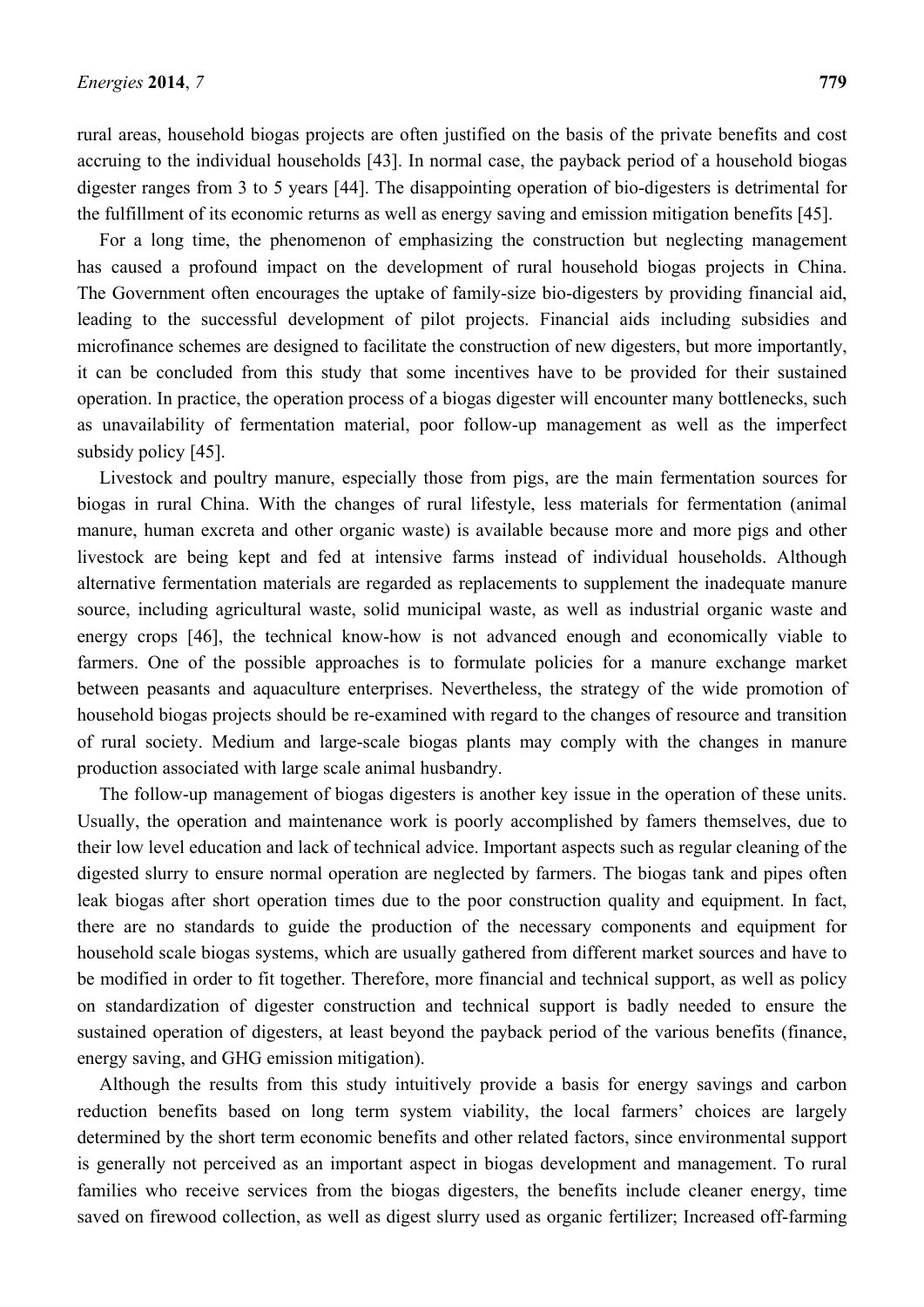employment income in urban areas, unstable biogas supply as well as relatively complicated operation and maintenance (for not well educated local farmers) make rural house biogas projects less and less attractive. Farmers would like to go to work in cities and then purchase commercial energy supplies such as coal and electricity using money earned in city. The indirect benefits acquired from a household biogas system, such as mitigation of methane, a powerful GHG released from the open decomposition of animal wastes, and preventing carbon dioxide emissions from burning firewood and fossil energy, have no direct impact on farmers' attitudes toward biogas systems. These positive externalities of the household biogas utilization can be internalized by subsidies or compensation [47,48]. Some research has pointed out that society is likely to benefit more than just the individual recipient does [49]. The current subsidy schemes largely focus on the construction stage, but do not necessarily ensure sustained operation, which is essential for the environmental benefits. Therefore, there is an urgent need to readjust the related subsidy system to encourage household digester owners to maximize the utilization of carbon emission reduction potential by ensuring long-term running, e.g., the subsides could be provided on the basis of the actual consumption of biogas from digesters by rural families. It is important to note that an overall evaluation of the ecological service function of rural household biogas program should be implemented, which will provide the criteria for subsidies or ecological compensation.

## **5. Conclusions**

A systematic energy and GHG emission analysis of the household biogas project in rural China is conducted to find the energetic and GHG emission cost of biogas utilization and its energy saving and GHG emission reduction benefits with regard to different running time scenarios. In a typical household biogas system with a 8  $m<sup>3</sup>$  digester which is very popular in South China and known as the Three In One Model, the energy cost (E*cost*) requirement and the GHG emission per unit output of biogas are 2.19 J and  $4.54 \times 10^{-5}$ g CO<sub>2</sub>-eq, respectively. The non-renewable energy cost (NE<sub>cost</sub>) is 0.56 J, indicating a relatively acceptable renewability of the biogas system with respect to full life cycle normal operation. The analysis also indicates that a large proportion of energy invested and GHGs are derived from the digester construction phase and the three required renovations for their large concrete and steel usage. Further, considering the disposal of manure and energy substitution, the results show that the total energy saved (E*ben*) and GHG emission mitigated (GHG*ben*) by a rural household biogas digester are  $9.89 \times 10^{10}$  J and  $50.45$  t CO<sub>2</sub>-eq during its 20 year entire life cycle. By scenario analysis of running life, the household biogas system must be run for at least 10 and 3 years, respectively, to enjoy these positive net energy saving and GHGs emission reduction benefits. However, in practice, rural household biogas projects suffer from a high rate of obsolescence, due to fermentation material shortages, poor follow-up services and inappropriate financial subsidies.

With regard to the sustainable operation of the household biogas project, several points should be clarified in consideration of the analysis result in this paper. Firstly, the strategy of the wide promotion of household biogas projects should be re-examined with regard to the changes of resource availability and the transition of rural society. Medium and large-scale biogas plants may comply better with the changes in manure production associated with large scale animal husbandry. Secondly, the equipment standardization and professional technical services for maintenance are a primary urgent task. Lastly,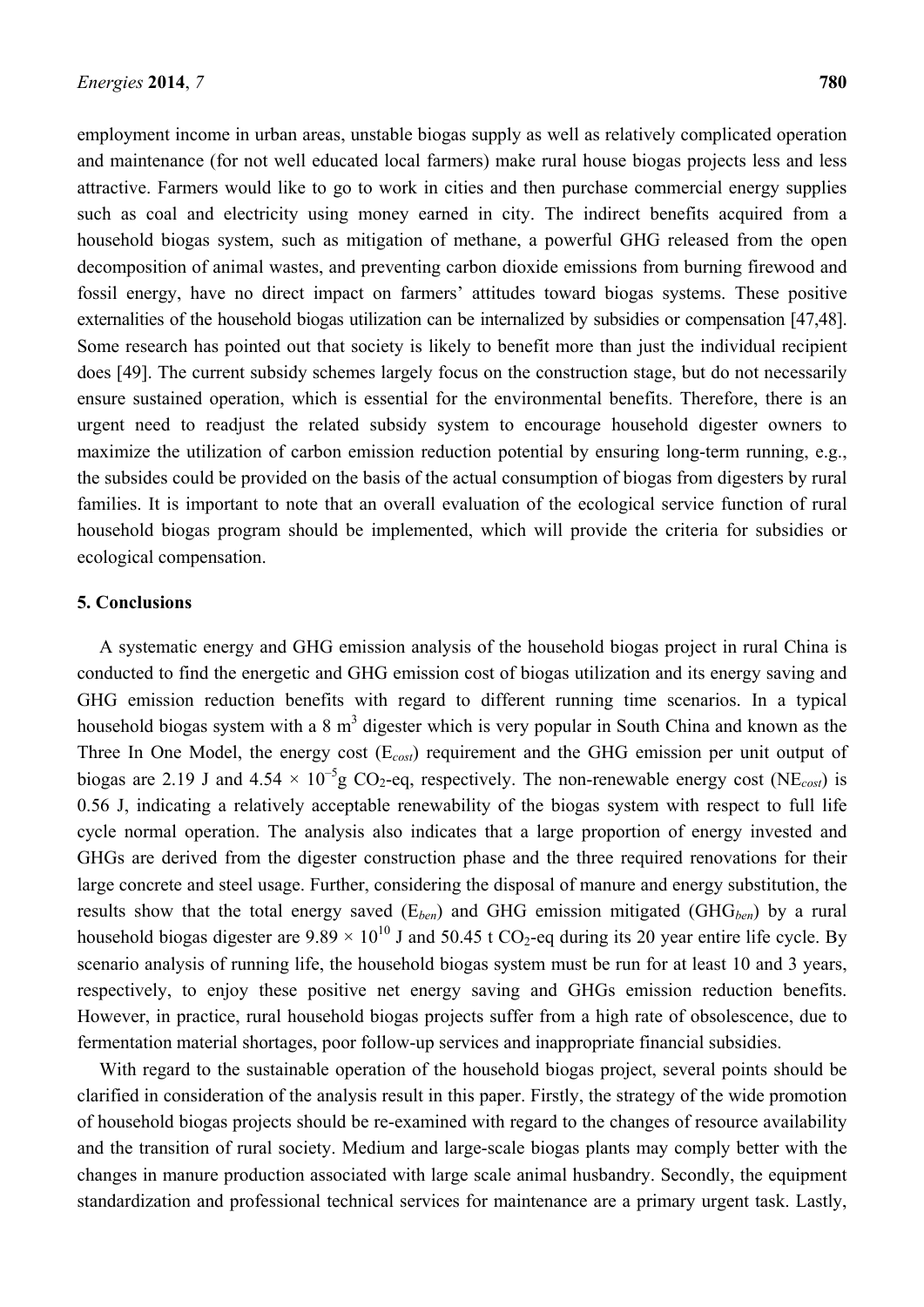It is important to note that the results obtained in this study could have been affected by the rough estimation of parameters like manure disposal and problems inherent in the input-output method for estimation of embodied resource coefficients. Nevertheless, it is a starting point for systematic evaluation of rural household biogas projects as well as other renewable energy alternatives.

## **Acknowledgments**

This work was supported by the National Natural Science Foundation of China (Grant No. 41371521) and National Science Foundation for Innovative Research Group (Grant No. 51121003).

## **Conflicts of Interest**

The authors declare no conflict of interest.

## **References**

- 1. Guo, S.Y.; Pu, J.H. *Early History of Biogas in China*; Science and Technology Literature Press, Chongqing Branch: Chongqing, China, 1988. (in Chinese)
- 2. Chen, Y.; Yang, G.H.; Sweeney, S.; Feng, Y.Z. Household biogas use in rural China: A study of opportunities and constraints. *Renew. Sustain. Energy Rev.* **2010**, *14*, 545–549.
- 3. Liu, Y.; Kuang, Y.Q.; Huang, N.S.; Wu, Z.F.; Xu, L.Z. Popularizing household-scale biogas digesters for rural sustainable energy development and greenhouse gas mitigation. *Renew. Energy* **2008**, *33*, 2027–2035.
- 4. Jiang, X.Y.; Sommer, S.G.; Christensen, K.V. A review of the biogas industry in China. *Energy Policy* **2011**, *39*, 6073–6081.
- 5. Thu, C.T.T.; Cuong, P.H.; Hang, L.T.; Chao, N.V.; Anh, L.X.; Trach, N.X.; Sommer, S.G. Manure management practices on biogas and non-biogas and non-biogas pig farms in developing countries e using livestock farms in Vietnam as an example. *J. Clean Prod.* **2012**, *27*, 64–71.
- 6. Borjesson, P.; Tufvesson, L.M. Agricultural crop-based bio-fuel-resource efficiency and environmental performance including direct land use changes. *J. Clean. Prod.* **2011**, *19*, 108–120.
- 7. Zhang, L.X.; Wang, C.B.; Song, B. Carbon emission reduction potential of a typical household biogas system in China. *J. Clean Prod.* **2013**, *47*, 415–421.
- 8. Lave, L.B.; Cobas-Flores, E.; Hendrickson, C.T.; McMichael, F.C. Using input-output analysis to estimate economy-wide discharges. *Environ. Sci. Technol.* **1995**, *29*, 420A–426A.
- 9. Joshi, S. Product environmental life-cycle assessment using input-output techniques. *J. Ind. Ecol.* **1999**, *3*, 95–120.
- 10. Hendrickson, C.T.; Lave, L.B.; Matthews, H.S. *Environmental Life Cycle Assessment of Goods and Services: An Input-Output Approach*; Resource for the Future: Washington, DC, USA, 2006.
- 11. Yang, Q.; Chen, B.; Xi, J.; He, Y.F.; Chen, G.Q. Exergetic evaluation of corn-ethanol production in China. *Commun. Nonlinear Sci. Numer. Simul.* **2009**, *14*, 2450–2461.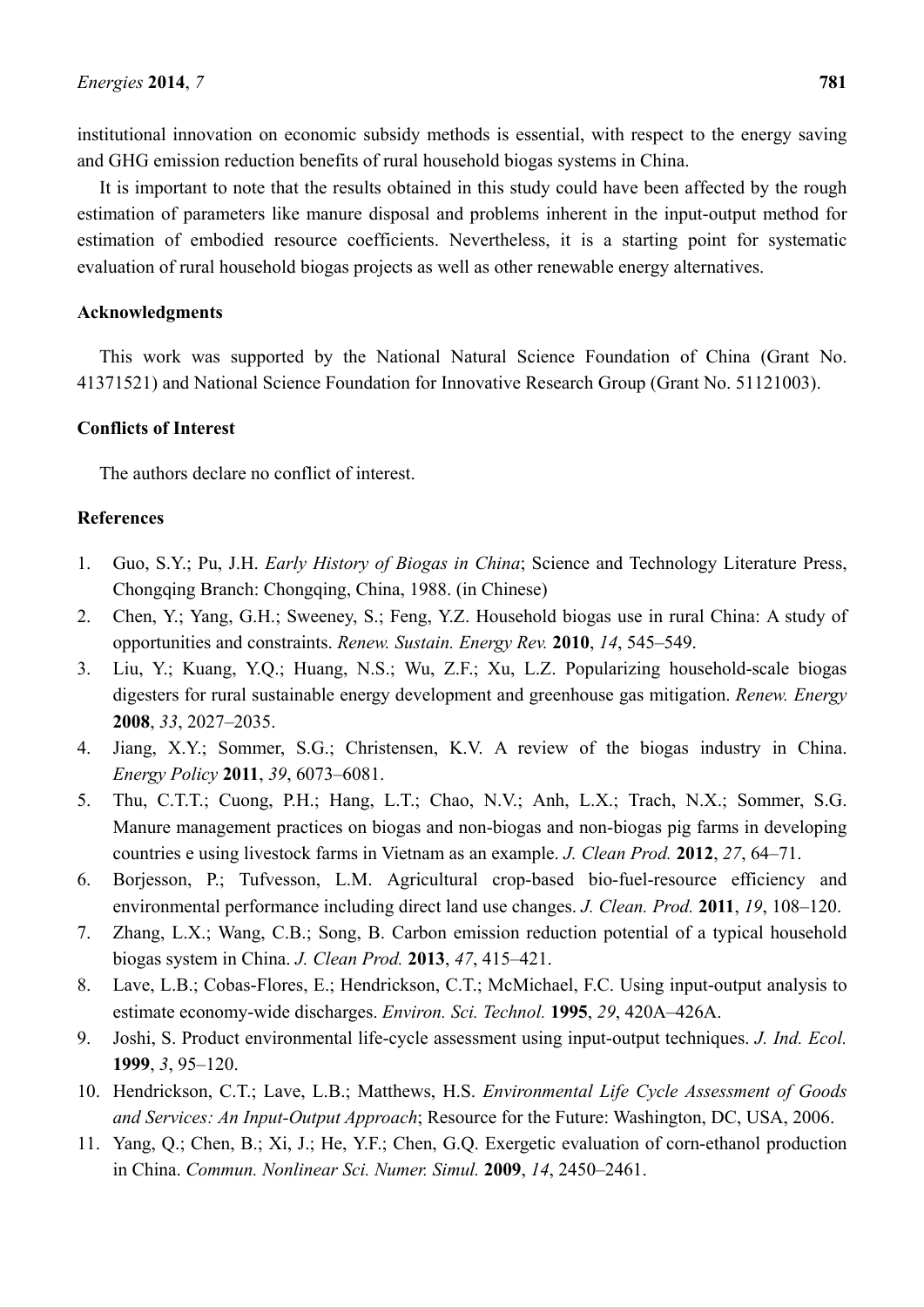- 12. Baral, A.; Baksh, B.R. Comparative Study of Biofuels *vs.* Petroleum Fuels Using Input-Output Hybrid Life-Cycle Assessment. In Proceedings of the AlChE 2006 Annual Meeting, San Francisco, CA, USA, 12–17 November 2006. Available online: http://www.nt.ntnu.no/users/ skoge/prost/proceedings/aiche-2006/data/papers/P69370.pdf (accessed on 18 November 2013).
- 13. Baral, A.; Bakshi, B.R. Emergy analysis using US economic input-output models with application to life cycles of gasoline and corn ethanol. *Ecol. Model.* **2010**, *221*, 1807–1818.
- 14. Li, X.H.; Ji, J.P.; Ma, X.M.; Wang, J.T. Life cycle greenhouse gas emission assessement of fuel ethanol based on EIO-LCA. *Acta. Sci. Nat. Univ. Pekin.* **2011**, *47*, 1–8. (in Chinese)
- 15. Yang, Q.; Chen, G.Q. Nonrenewable energy cost of corn-ethanol in China. *Energy Policy* **2012**, *41*, 340–347.
- 16. Yang, Q.; Chen, G.Q. Greenhouse gas emission of corn-ethanol production in China. *Ecol. Model.* **2013**, *252*, 176–184.
- 17. Chen, G.Q.; Yang, Q.; Zhao, Y.H. Renewability of wind power in China: A case study of nonrenewable energy cost and greenhouse gas emission by a plant in Guangxi. *Renew. Sustain. Energy Rev*. **2011**, *15*, 2322–2329.
- 18. Chen, G.Q.; Yang, Q.; Zhao, Y.H.; Wang, Z.F. Nonrenewable energy cost and greenhouse gas emissions of a 1.5 MW solar power tower plant in China. *Renew. Sustain. Energy Rev.* **2011**, *15*, 1961–1967.
- 19. Wang, C.B.; Zhang, L.X.; Yang, S.Y.; Pang, M.Y. A hybrid life-cycle assessment of nonrenewable energy and greenhouse-gas emissions of a village-level biomass gasification project in China. *Energies* **2012**, *5*, 2708–2723.
- 20. Wang, C.B.; Zhang, L.X.; Liu, J. Cost of non-renewable energy in production of wood pellets in China. *Front. Earth Sci.* **2013**, *7*, 199–205.
- 21. Wang, G.H. Analysis method on reducing emission of  $SO_2$  and  $CO_2$  rural energy construction. *Trans. Chin. Soc. Agric. Eng.* **1999**, *15*, 169–172. (in Chinese)
- 22. Wang, X.H.; Li, J.F. Influence of using household biogas digesters on household energy consumption in rural areas-a case study in Lianshui County in China. *Renew. Sustain. Energy Rev.* **2005**, *9*, 229–236.
- 23. Zhang, P.D.; Jia, G.M.; Wang, G. Contribution to emission reduction of  $CO<sub>2</sub>$  and  $SO<sub>2</sub>$  by household biogas construction in rural China. *Renew. Sustain. Energy Rev.* **2007**, *11*, 1903–1912.
- 24. Shen, L.F.; Wang, Q.; Xuan, Z.; Ma, Q.L.; Zhao, Q.Y.; Zhang, Q.G. Effects of household biogas pond construction on energy-saving, emission-reducing and increase in farmers' income. *Trans. Chin. Soc. Agric. Eng.* **2009**, *10*, 220–226. (in Chinese)
- 25. Wang, M.X.; Xia, X.F.; Chai, Y.H.; Liu, J.G. Life cycle energy conservation and emissions reduction benefits of rural household biogas project. *Trans. Chin. Soc. Agric. Eng.* **2010**, *11*, 245–250. (in Chinese)
- 26. Poeschl, M.; Ward, S.; Owende, P. Environmental impacts of biogas deployment—Part I: Life cycle inventory for evaluation of production process emissions to air. *J. Clean Prod.* **2012**, *24*, 168–183.
- 27. Poeschl, M.; Ward, S.; Owende, P. Environmental impacts of biogas deployment—Part II: Life cycle assessment of multiple production and utilization pathways. *J. Clean Prod.* **2012**, *24*, 184–201.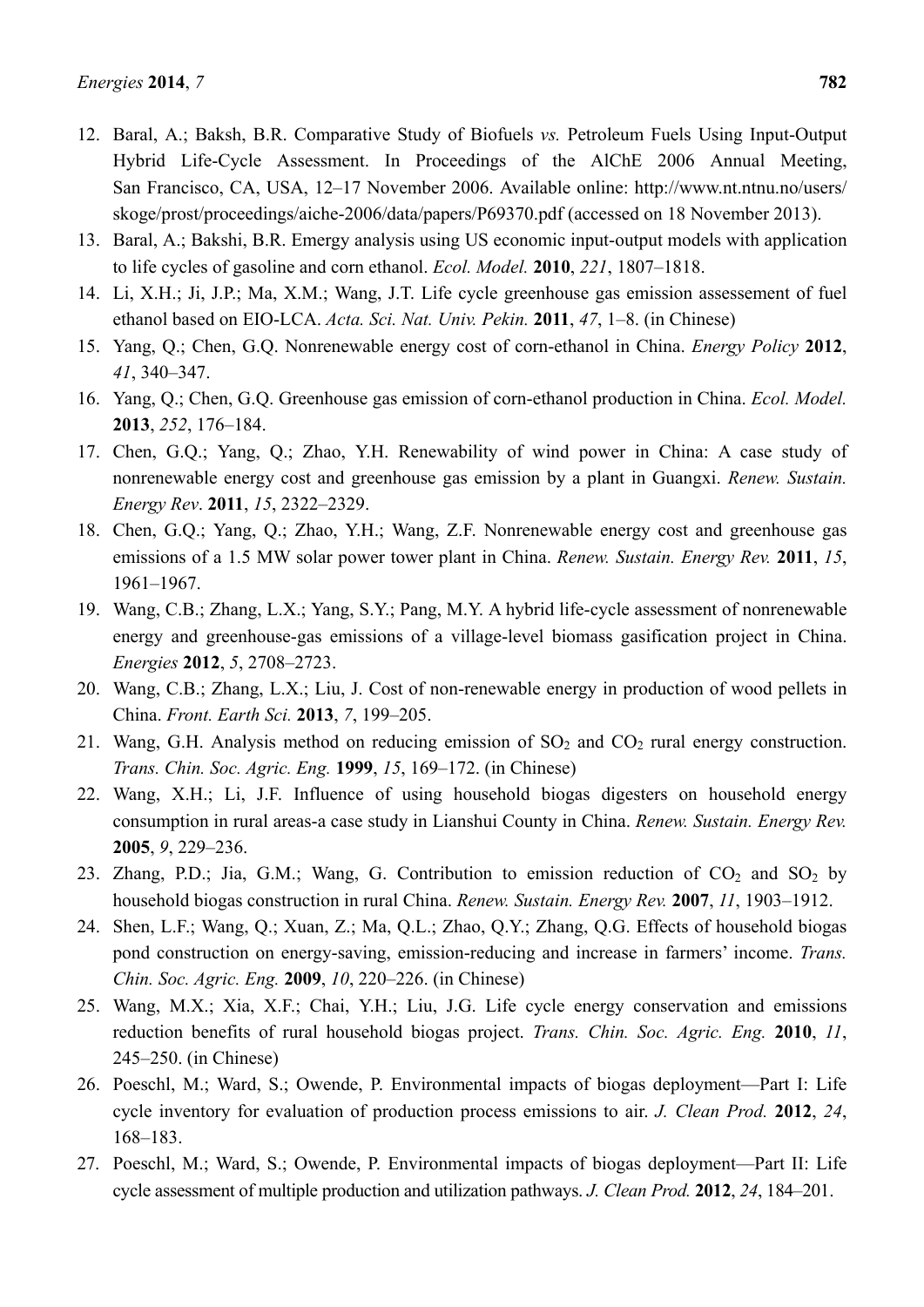- 29. Wang, Y.M.; Liu, R.H.; Bian, Z.M. Economic evaluation on trinity biogas ecosystem. *Renew. Energy* **2005**, *116*, 39–42. (in Chinese)
- 30. Cherubini, F.; Bargigli, S.; Ulgiati, S. Life cycle assessment (LCA) of waste management strategies: Landfilling, sorting plant and incineration. *Energy* **2009**, *34*, 2116–2123.
- 31. Cleveland, C.; Costanza, R. Energy Return on Investment (EROI). Available online: http://www.eoearth.org/article/Energy\_return\_on\_investment\_(EROI) (accessed on 18 November 2013).
- 32. Chen, H.; Chen, G.Q. Energy cost of rapeseed-based biodiesel as alternative energy in China. *Renew. Energy* **2011**, *36*, 1374–1378.
- 33. Purohit, P.; Kandpal, T.C. Techno-economics of biogas-based water pumping in India: An attempt to internalize CO<sub>2</sub> emissions mitigation and other economic benefits. *Renew. Sustain. Energy Rev.* **2007**, *11*, 1208–1226.
- 34. Zhou, J.B. *Embodied Ecological Elements Accounting of National Economy*; Peking University: Beijing, China, 2008. (in Chinese)
- 35. Chen, G.Q.; Chen, Z.M. Carbon emissions and resources use by Chinese economy 2007: A 135-secotor inventory and input-output embodiment. *Commun. Nonlinear Sci. Numer. Simul.* **2010**, *15*, 3647–3732.
- 36. Ptasinski, K.J.; Prins, M.J.; Pierik, A. Exergetic evaluation of biomass gasification. *Energy* **2007**, *32*, 568–574.
- 37. Wang, C.B.; Zhang, L.X.; Li, G.S. The accounting of carbon emissions from energy combustion in rural China. *Trans. Chin. Soc. Agric. Eng.* **2011**, *27*, 6–16. (in Chinese)
- 38. Intergovernmental Panel on Climate Change (IPCC). *2006 IPCC Guidelines for National Greenhouse Gas Inventories*; The National Greenhouse Gas Inventories Programme, Institute for Global Environmental Strategies (IGES): Tokyo, Japan, 2007.
- 39. Liu, L.N.; Wang, X.H. Life cycle assessment of biogas eco-agricultural mode. *China Biogas* **2008**, *26*, 17–24. (in Chinese)
- 40. Ministry of Agriculture (MOA). Technology Criterion on Rural Biogas Digester and Three Renovations. Available online: http://wenku.baidu.com/view/3b5ad9c24028915f804dc264.html (accessed on 18 November 2013).
- 41. Ishikawa, S.; Hoshiba, S.; Hinata, T.; Hishinuma, T.; Morita, S. Evaluation of a biogas plant from life cycle assessment (LCA). *Int. Congr. Ser.* **2006**, *1293*, 230–233.
- 42. Dhingra, R.; Christensen, E.R.; Liu, Y.; Zhong, B.; Wu, C.F.; Yost, M.G.; Remais, J.V. Greenhouse gas emission reductions from domestic anaerobic digesters linked with sustainable sanitation in rural China. *Environ. Sci. Technol.* **2011**, *45*, 2345–2352.
- 43. Srinivasan, S. Positive externalities of domestic biogas initiatives: Implications for financing. *Renew. Sustain. Energy Rev.* **2008**, *12*, 1467–1484.
- 44. Fan, J.C.; Wang, Y.G.; Qin, S.P. Economic evaluation of biomass energy technology. *Energy Eng.* **2003**, *4*, 19–23. (in Chinese)
- 45. Han, J.Y.; Mol, A.P.J.; Lu, Y.L.; Zhang, L. Small-scale bio-energy projects in rural China: Lessons to be learnt. *Energy Policy* **2008**, *36*, 2154–2162.